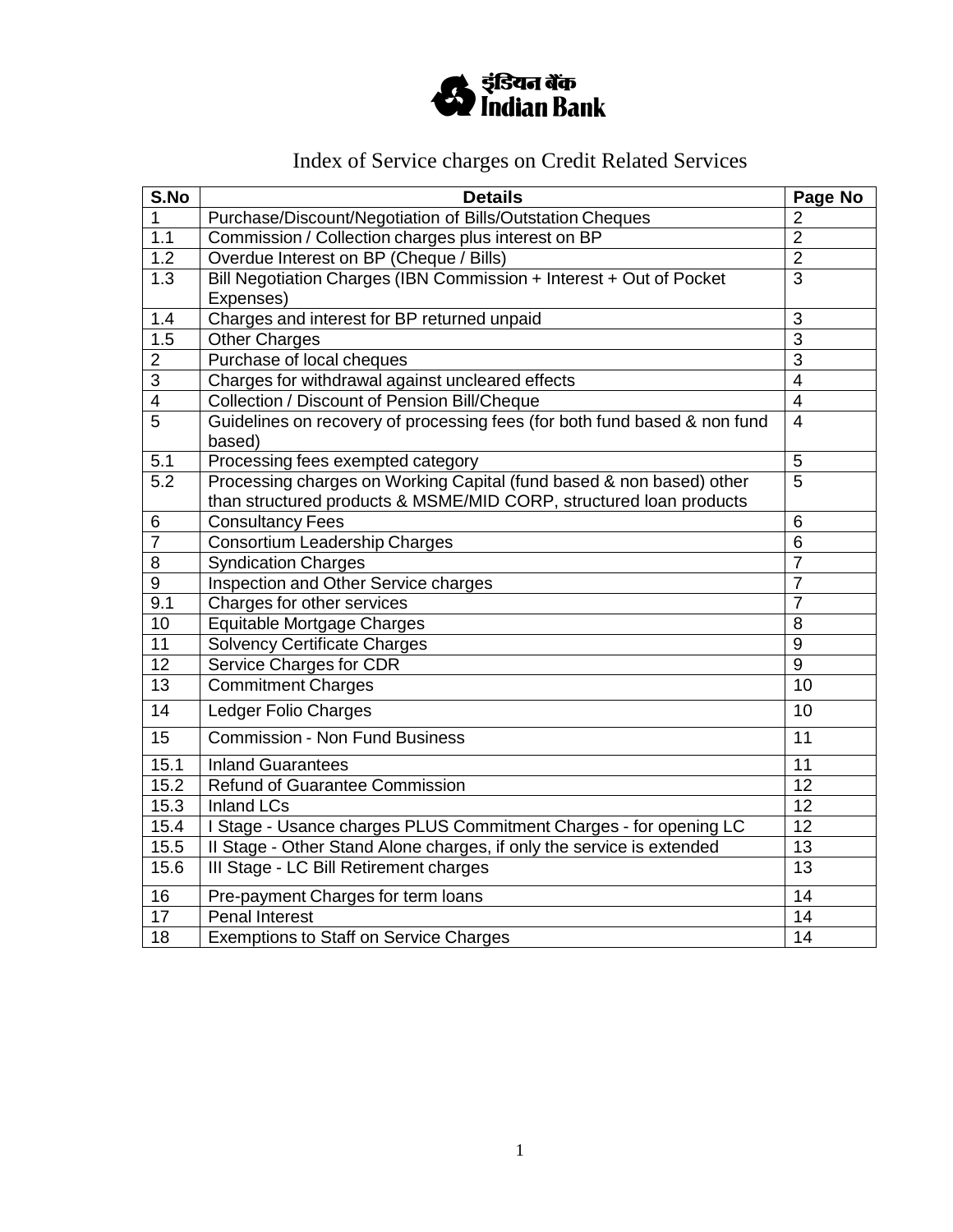

## **ANNEXURE**

# **1. PURCHASE/DISCOUNT / NEGOTIATION OF BILLS/ OUTSTATION CHEQUES**

(Recovery at Front end / Up front)

## **1.1 Commission plus interest on BP**

| 1.1.1 | Purchase/<br><b>Discount</b><br>Usance / Supply Bills     | of From day one to agreed / notional due date interest<br>to be charged at contracted rate as upfront, plus<br>Collection charges for bills as applicable for<br>respective slab, as per Circular Genl/69/06-07 dated<br>07.09.2006. |
|-------|-----------------------------------------------------------|--------------------------------------------------------------------------------------------------------------------------------------------------------------------------------------------------------------------------------------|
| 1.1.2 | Purchase of Demand<br>or DP Bills /out station<br>cheques | 36 paise per Rs.100/- (represents first 7 days)<br>interest) Plus collection charges for cheques as<br>applicable for respective slab, as per circular<br>Genl/69/06-07 dated 07.09.2006                                             |

## **1.2 Overdue Interest on BP (Cheques / Bills):**

| 1.2.1 | Cheques if realised within seven<br>days from the date of<br>Purchase.<br>In case the realisation / reversal is                                                       | No Overdue Interest (No refund in case of<br>early realisation).<br>Interest at contracted rate or 1YR MCLR +                                                                                                                                                                               |
|-------|-----------------------------------------------------------------------------------------------------------------------------------------------------------------------|---------------------------------------------------------------------------------------------------------------------------------------------------------------------------------------------------------------------------------------------------------------------------------------------|
|       | delayed beyond seven days, for<br>the delayed period                                                                                                                  | 4% as applicable compounded at monthly<br>rests to be recovered at the time of realisation<br>/ reversal.                                                                                                                                                                                   |
| 1.2.2 | DP/Demand Bills.<br>Penal/Overdue<br>interest:<br>-In<br>case the Bill is not honoured<br>within 2 days of presentation,<br>Then overdue interest is to be<br>levied. | At the stipulated rate plus 2% OR 1 Yr<br>MCLR+4%+2% shall be levied as applicable.<br>actual interest payable, if the<br>The<br>realization period exceeded 7 days, shall be<br>compounded From eighth day at monthly<br>rests and recovered at the<br>time<br>0t<br>realisation/reversal. |
| 1.2.3 | Usance / Supply bills<br>Overdue interest.                                                                                                                            | In case the realisation/reversal is delayed<br>beyond the due date, interest at penal rate<br>shall be compounded for the delayed period<br>at monthly rests, and recovered at the back-<br>end                                                                                             |

NOTE:-Date of reimbursement means the date of credit advice of the branch to where the BP has been sent for realization or the date of receipt of proceeds in case where the BPs has been sent to other banks.

#### **Refund of Interest:**

1. Usance / Supply Bills: In case Usance / Supply bills are realised before the due date, the surplus interest collected upfront shall be refunded to the party to the debit of "Refund of Interest on Loans & Advances", for the unexpired period.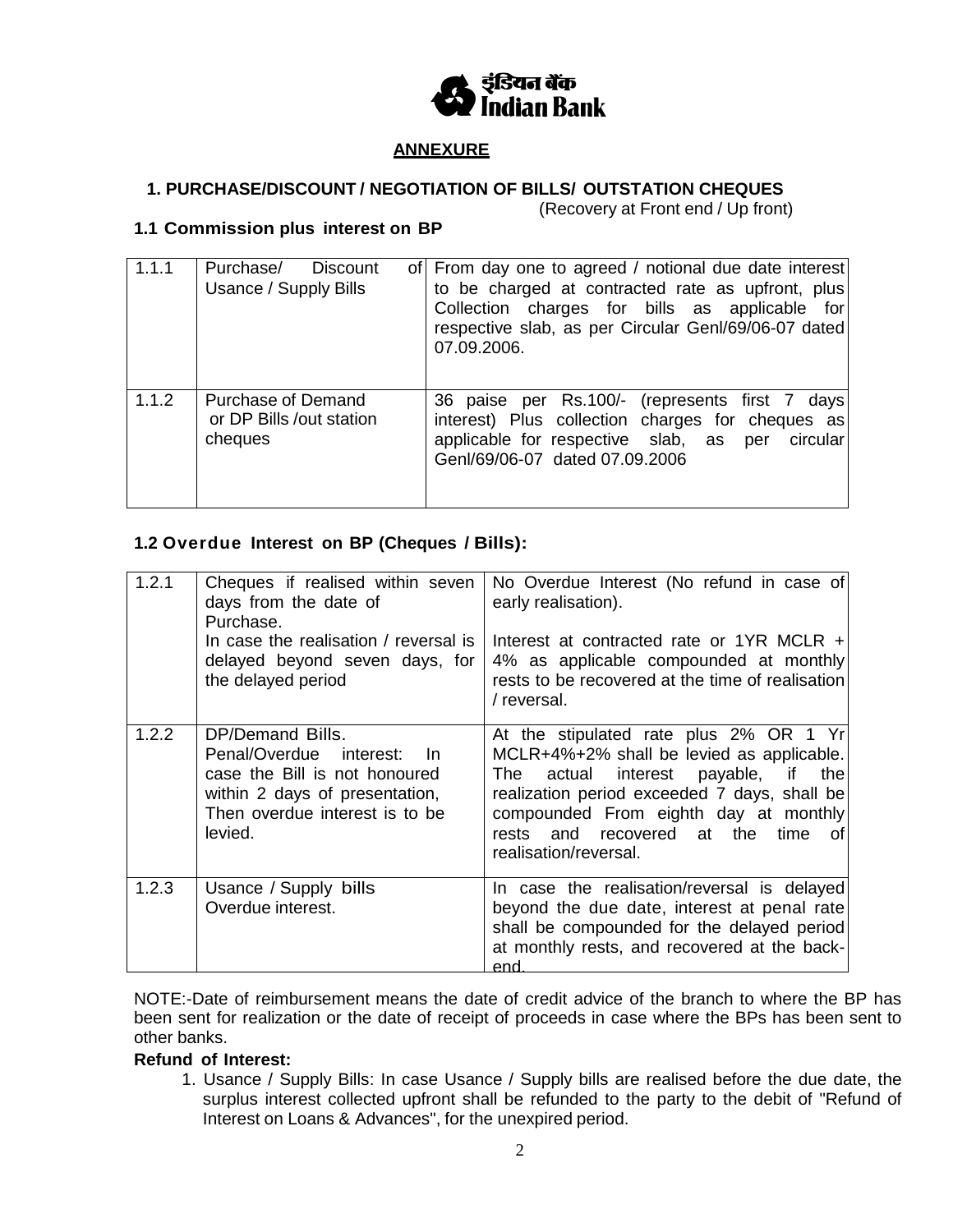

# **1.3 Bill Negotiation Charges ( IBN Commission + Interest + Out of Pocket expenses):**

| For bills upto Rs.2.5 lakhs | <b>0.57%</b> with a minimum of Rs.287/- plus interest at applicable<br>rate of interest from the date of negotiation to the<br>date of Reimbursement. |
|-----------------------------|-------------------------------------------------------------------------------------------------------------------------------------------------------|
| For bills over Rs.2.5 lakhs | 0.46% with a minimum of Rs.1725/-plus interest at applicable<br>rate of interest f r o m the date of negotiation to<br>the<br>date of reimbursement.  |

The interest is to be collected upfront for the period committed in the case of Usance bills/ 7 days for DP Bills. Refund of interest shall be made in case of early reimbursement and penal / overdue interest for delayed reimbursement shall be collected as explained in 1.2.2 / 1.2.3 as the case may be.

#### **1.4 Charges and interest for BP returned unpaid**

| 1.4.1 | recovered within seven days from $\vert$ No Refund of Interest.<br>lf |                                        |
|-------|-----------------------------------------------------------------------|----------------------------------------|
|       | the date of purchase                                                  |                                        |
| 1.4.2 | If recovered after 7 days From                                        | Interest at 1yr MCLR + $4\%$ + $2\%$ - |
|       | 8 <sup>Th</sup><br>day till the date of                               | irrespective of the Contracted Rate.   |
|       | Reimbursement                                                         |                                        |
| 1.4.3 | Usance Bills / Supply Bills Interest for                              | Interest at 1 Yr MCLR $+$ 4% $+2\%$    |
|       | the period beyond due date                                            | Irrespective of the contracted Rate.   |
|       |                                                                       |                                        |

#### **1.5 Other Charges**

| Registered post charges                                                                                        | Actual charges * 102.34% with min. of Rs.41/- |
|----------------------------------------------------------------------------------------------------------------|-----------------------------------------------|
| Courier/transmission charges                                                                                   | Actual charges * 102.34% with min. of Rs.41/- |
| Other Out of Pocket Expenses and other<br>bill service charges if any as applicable<br>in collection of bills. | To be recovered in full                       |

## **2. PURCHASE OF LOCAL CHEQUES**

| of local cheques. | Charges for purchase   Interest at the rate of 6 paise per day per Rs.102/- with a<br>minimum of Rs.57/- from the date of purchase till effects are<br>cleared |
|-------------------|----------------------------------------------------------------------------------------------------------------------------------------------------------------|
|                   |                                                                                                                                                                |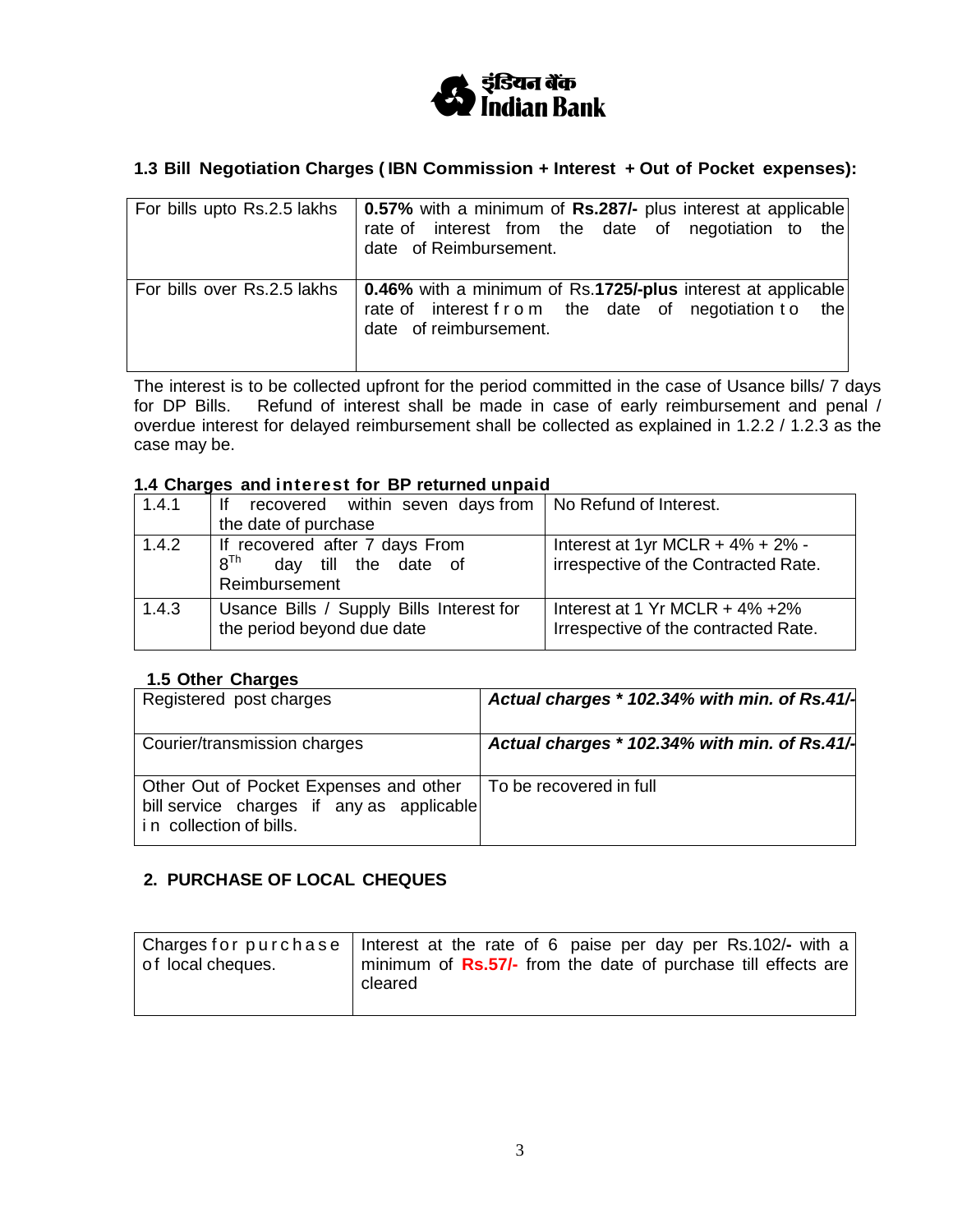

## **3. CHARGES FOR WITHDRAWAL AGAINST UNCLEARED EFFECTS**

| For<br>withdrawals<br>Clearing | against Interest at the rate of 6 paise per day per Rs.102/- with a<br>minimum of Rs.57/- for the period (including intervening<br>withdrawal against unclear effects. |
|--------------------------------|------------------------------------------------------------------------------------------------------------------------------------------------------------------------|
|--------------------------------|------------------------------------------------------------------------------------------------------------------------------------------------------------------------|

## **4. COLLECTION/DISCOUNT OF PENSION BILL/CHEQUE**

Out-of-pocket expenses shall be recovered. Service charge need not be levied on collection / discount of pension bills / cheques of Central / State Government freedom fighters, armed forces and other pensioners.

#### 5. **PROCESSING CHARGES FOR CREDIT PROPOSALS**:

Guidelines on recovery of processing fees (for both fund based & non fund based)

| <b>Particulars</b>                                                             | <b>Guidelines</b>                                                                                                                                                                                                                                                                                                                                                                                                                                                                                                                                                                                                                            |
|--------------------------------------------------------------------------------|----------------------------------------------------------------------------------------------------------------------------------------------------------------------------------------------------------------------------------------------------------------------------------------------------------------------------------------------------------------------------------------------------------------------------------------------------------------------------------------------------------------------------------------------------------------------------------------------------------------------------------------------|
| Collection of processing<br>charges for working capital /<br><b>NFB limits</b> | 50% of processing charges to be collected upfront at<br>a)<br>the time of submission of application whether limit is<br>sanctioned or not and to be kept in Sundry Deposit<br>and accounted at the time of sanction. The same will<br>be refunded if the sanction is not given.<br>50% of processing charges to be collected at the<br>b)<br>time of acceptance of sanction                                                                                                                                                                                                                                                                  |
| Processing charges for<br><b>Term Loans</b>                                    | For Term loans processing charges @ 1.18% as upfront<br>fee has to be recovered at the time of sanction.                                                                                                                                                                                                                                                                                                                                                                                                                                                                                                                                     |
| For agricultural term loans<br>sanctioned under NABARD<br>scheme               | One time Evaluation Fee of 0.57% of the cost of investment<br>(not on bank loan but on the project cost) to be recovered and<br>credited to Evaluation Fee income account. No other<br>Charges like appraisal / inspection fee, receipt fee etc.                                                                                                                                                                                                                                                                                                                                                                                             |
| Stagnant accounts                                                              | In SUBSTANDARD / DOUBTFUL CATEGORY processing<br>charges should not be debited to the account and taken to<br>Income account, where the periodical interest is kept in MOI.<br>For such accounts, the processing charges on the due date<br>may be kept in MOI and reversed, wherever / whenever the<br>charges are actually recovered in substandard / doubtful<br>accounts (i.e. at the time of cash recovery in the account or<br>at the time of asset up gradation/revival of limits etc)<br>Legal action initiated / marked for adjustment / recalled and<br>thereby renewal process ceased, processing charges need<br>not be debited. |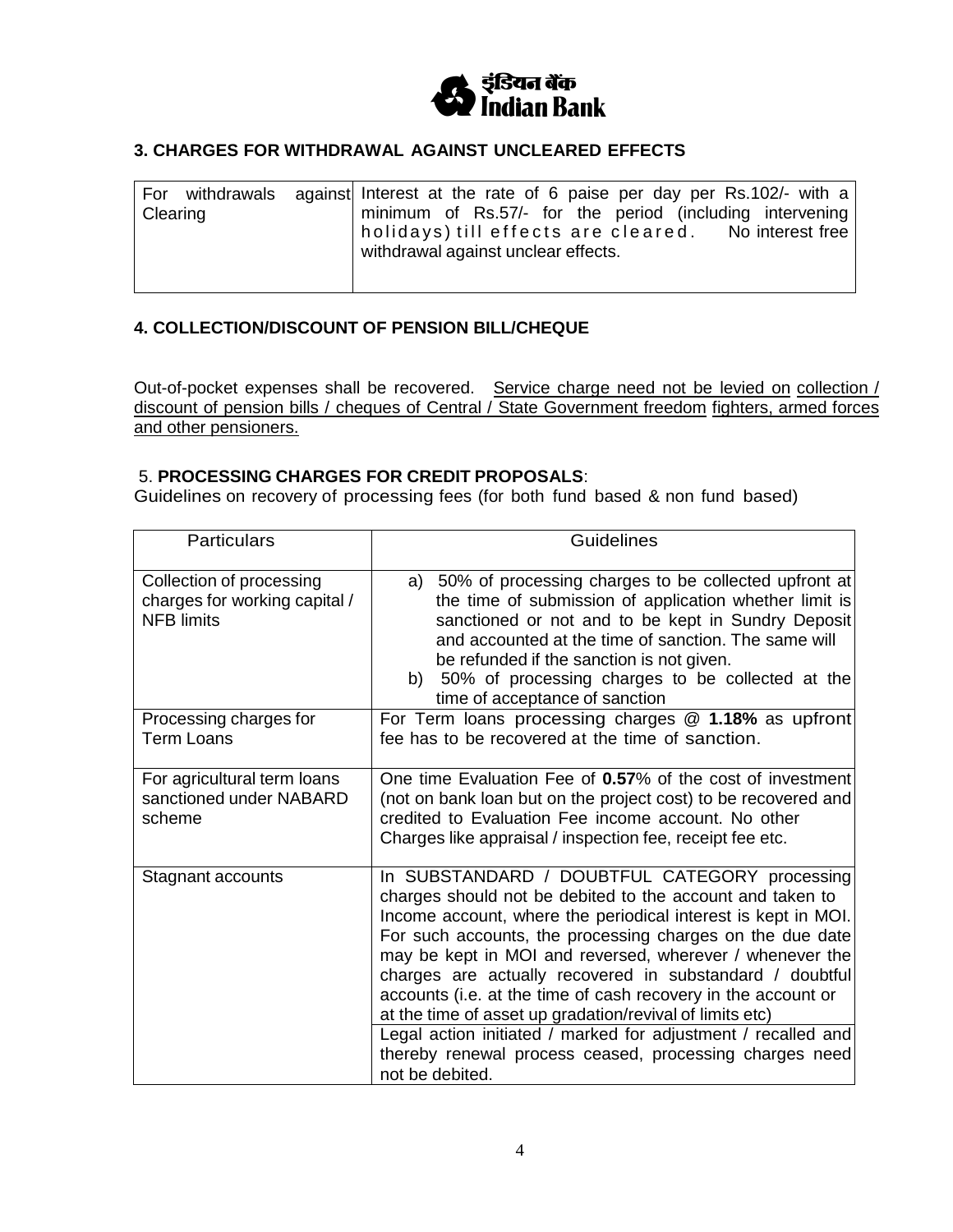

| 100% cash margin               | Processing fees need not be recovered for Non-fund and<br>Fund based credit facilities with full cash margin/ deposit of<br>same party or of third party.           |
|--------------------------------|---------------------------------------------------------------------------------------------------------------------------------------------------------------------|
| One time limits                | guarantees / LCs of only one time transaction<br>For<br>(irrespective of period) - the processing fees are recoverable<br>one time at the time of issue as upfront. |
| Running facilities /<br>limits | For all other running (FB/NFB) facilities, the processing<br>fees are to be recovered at the time of sanction as well as<br>at the due date of renewal every year.  |

**5.1 P r o c e s s i n g Fees exempted category**: Wherever processing fee is specifically exempted as per the terms of the scheme, in addition to the following

| Category of loans                                                                                                                                                                                        | Processing Fee /<br><b>Evaluation Fee</b> |
|----------------------------------------------------------------------------------------------------------------------------------------------------------------------------------------------------------|-------------------------------------------|
| For loans / overdraft against our own deposits (including third                                                                                                                                          | Nil                                       |
| Party deposits)                                                                                                                                                                                          |                                           |
| All<br>Government<br>sponsored schemes<br>such<br>as<br>SGSY/SJSRY/PMRY/SF/MF /AI (SGSY) / MAP / SC/ST/Action<br>plan/ REC. SPA(Rural Electrification Corporation - Spl.<br>Programme on agriculture etc | Nil                                       |
| <b>Educational Loans</b>                                                                                                                                                                                 | Nil                                       |
| FB and NFB limits with 100% cash margin                                                                                                                                                                  | Nil                                       |

**5.2 Processing charges on Credit proposals working capital** ( Fund based & Non fund based) other than Personal Segment loan Products & MSME Structured Loan **Products** 

| Upto Rs. 5.00 lakhs                                                                                                                                                                | <b>NIL</b>                                                        |  |
|------------------------------------------------------------------------------------------------------------------------------------------------------------------------------------|-------------------------------------------------------------------|--|
| Above Rs. 5 lakhs upto Rs.1 cr                                                                                                                                                     | 0.28 % with min. of Rs.1,725/-                                    |  |
| Above Rs. 1 crore upto Rs. 5 cr                                                                                                                                                    | 0.25% with min. of Rs.32,200/-                                    |  |
| Above Rs. 5 crores upto Rs. 10 cr                                                                                                                                                  | 0.23% with a min. of Rs.1,43,750/-<br>and max. Without ceiling.   |  |
| Above Rs. 10 cr                                                                                                                                                                    | 0.13% with a min. of Rs.2, 64,500/- and Max<br>of Rs.28,75,000/-. |  |
| Processing charges for working capital are recoverable at the time of initial processing as<br>well as at each annual date of renewal and also for any enhancement /adhoc increase |                                                                   |  |

in limits. For adhoc / enhancement in limits, processing charges are to be reckoned on

additional / incremental limits, proportionately.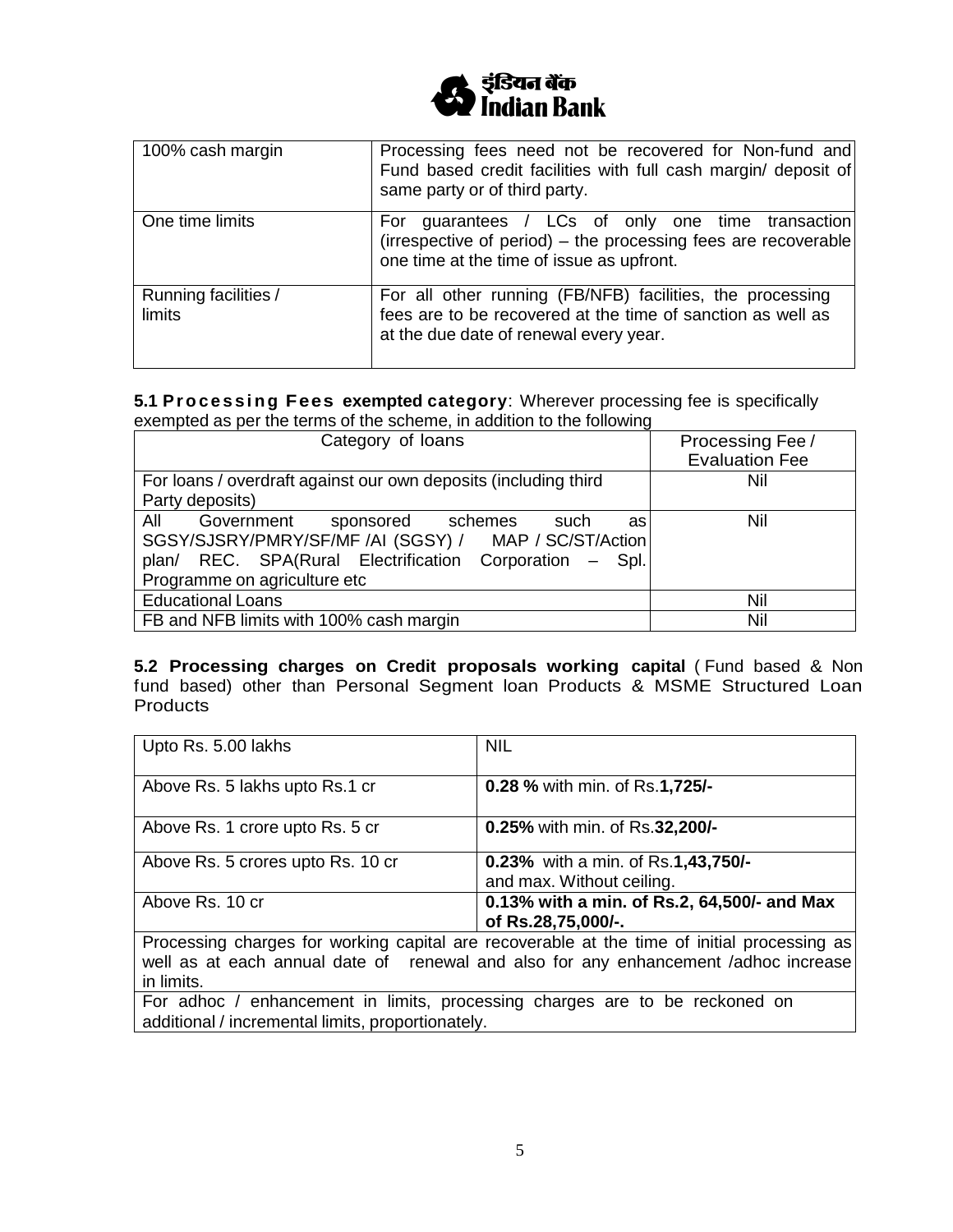

# **6. Consultancy Fees**

Consultancy Fees payable to the subject matter of experts of various areas: Fee structure given below shall be followed in respect of proposals where outlay can be quantified. For others fee shall be calculated on a case to case basis **Project preparation** Project Outlay **Fee Structure** Up to Rs. 10 lakhs Rs. 0.061 lakh Above Rs10 lakhs and upto Rs.10 crores 0.57% of project cost with a minimum of Rs**.** 0.112/- lakhs Above Rs. 10Crores Rs. **Facture Rs. 5.76 lakhs** for Rs.10 crores **+ 0.30%** of the project outlay in excess of Rs.10 crores **Feasibility / Appraisal Fee Structure** Project Outlay Above Rs. 5 lakhs and upto Rs. 25 lakhs Rs.0.061 lakh Above Rs. 25 lakhs and upto Rs.50 lakhs<br>Above Rs. 50 lakhs Rs.0.112 lakh 0.173% of the project outlay with a minimum of Rs.1.12/- lakhs » In case of field visits, actuals shall have to be met by the client

» 50% of the charges are to be paid in advance and the remaining on completion.

» In case of hi-tech projects which may require additional workload, agricultural consultancy and technical services (ACTS) Bank reserves the right to charge in excess of the rates mentioned above.

# **7. CONSORTIUM LEADERSH IP CHARGES:**

| <b>Asset Classification</b>                                                                     | Lead bank charges - Annual Fee                                                                                           |  |
|-------------------------------------------------------------------------------------------------|--------------------------------------------------------------------------------------------------------------------------|--|
| <b>Standard Assets</b>                                                                          | Leadership charges on Consortium advances is 0.30% p.a of<br>the aggregate fund based and non fund based working capital |  |
|                                                                                                 | limits enjoyed by the borrower from the consortium                                                                       |  |
| Sub standard and                                                                                | Leader charges on consortium advances is 0.30% p.a. of the                                                               |  |
| below and CDR / BIFR                                                                            | aggregate fund based working capital limits enjoyed by the                                                               |  |
| accounts                                                                                        | borrower from the consortium wherever the accounts are                                                                   |  |
|                                                                                                 | classified as substandard and below                                                                                      |  |
| This charge is to be recovered on the due date of renewal for existing limits even if renewal   |                                                                                                                          |  |
| sanction is delayed and the borrower is to be informed that renewal sanction will be subject to |                                                                                                                          |  |
| the financial statement etc., to be submitted by them being Satisfactory to the bank.           |                                                                                                                          |  |
|                                                                                                 |                                                                                                                          |  |
| When enhancement in limit takes place, the Lead bank charges would have to be                   |                                                                                                                          |  |
| reckoned on incremental limits                                                                  |                                                                                                                          |  |
| The working capital credit limits authorised under special arrangements by RBI for              |                                                                                                                          |  |
| procurement/ purchase under price support / market intervention operations etc., to the         |                                                                                                                          |  |
| PSUs are exempt from levy of Leader Bank charges                                                |                                                                                                                          |  |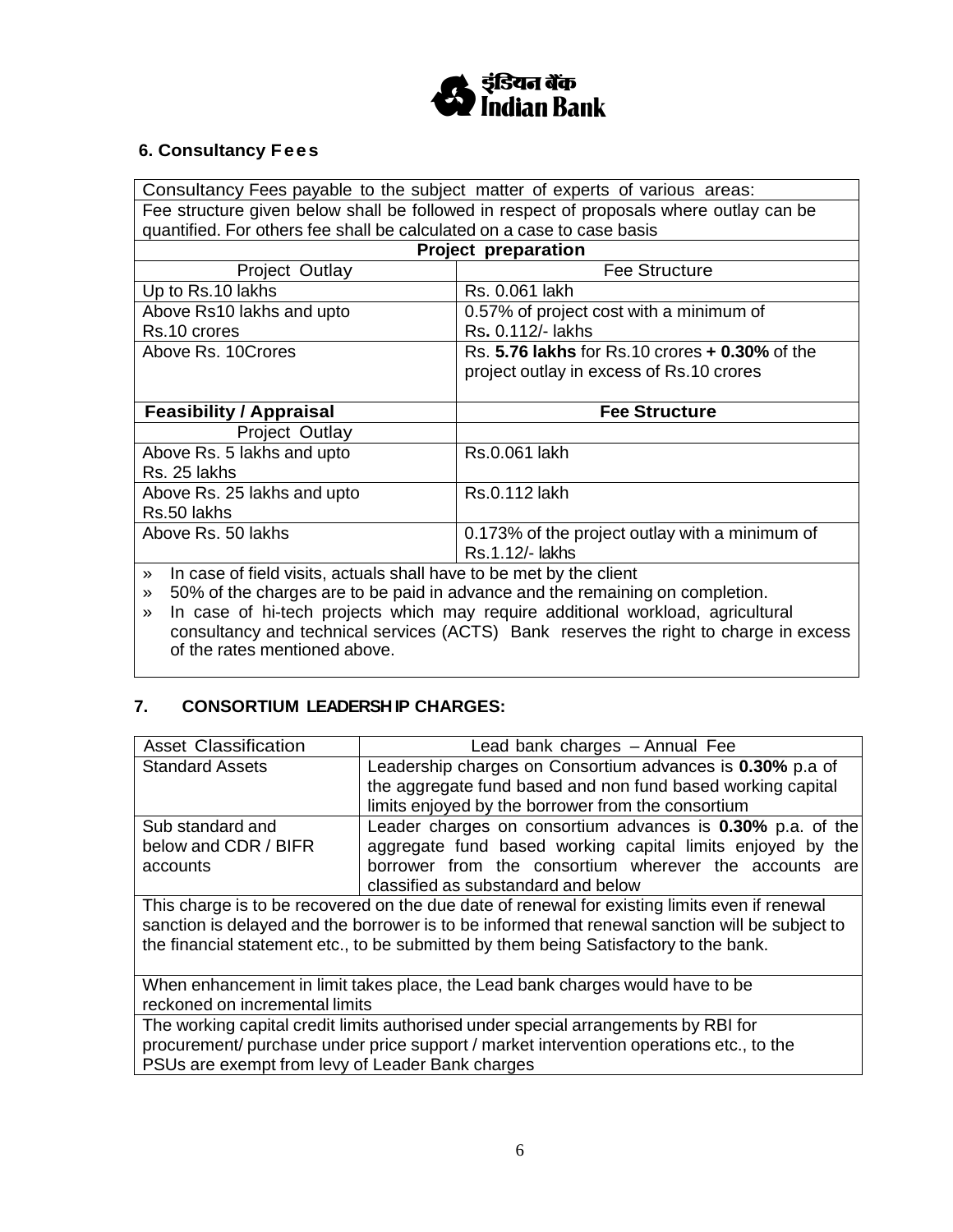

# **8. SYNDICATION CHARGES** - Recovery of charges on Syndication of loan

| <b>9. INSPECTION AND OTHER SERVICE CHARGES</b>             |          |  |
|------------------------------------------------------------|----------|--|
| securities on behalf of all banks)                         |          |  |
| Security Trustee account (for holding joint documentation/ | 0.061%   |  |
| TRA (for release of term loans)                            | 0.061%   |  |
| Syndication charges                                        | $0.57\%$ |  |

| 9. INDI LOTION AND OTHER JERTICE OHARDED     |                                                                                                                              |
|----------------------------------------------|------------------------------------------------------------------------------------------------------------------------------|
| Aggregate Exposure                           | Inspection charges                                                                                                           |
| Upto Rs.2.00 lakhs                           | <b>NIL</b>                                                                                                                   |
| Above Rs.2.00 lakhs and upto Rs.5.00 lakhs   | Rs.115/- per quarter.                                                                                                        |
| Above Rs.5.00 lakhs and upto Rs. 50.00 lakhs | 0.010% of loan amount with a Min of Rs.115/- &<br>Max of Rs.575/- per quarter.                                               |
| Above Rs.50.00 lakhs and upto Rs.1.00 cr.    | 0.015% of the loan amount with a Max of<br>Rs.1150/- per quarter.                                                            |
| Above Rs.1.00 cr and upto Rs.5.00 cr.        | 0.0125% of the loan amount with a Max of<br>Rs.2875/- per quarter.                                                           |
| Above Rs. 5.00 cr                            | 0.005% of the loan amount with Max of<br>Rs.5750/- per quarter + Actual TA/DA incurred<br>to be Recovered from the borrower. |

# Exemption:

Loans under Government Sponsored schemes, Jewel loans, Personal Segment loans are exempt from the levy of above inspection charges.

**Note: For borrowers having only term loans, 50% of the above charges to be recovered.**

### **9.1 Charges for other services**

| Nature of other services                                      | Charges recoverable                                                                                                                                                                                                                                                                                                                   |
|---------------------------------------------------------------|---------------------------------------------------------------------------------------------------------------------------------------------------------------------------------------------------------------------------------------------------------------------------------------------------------------------------------------|
| Issue of true / certified copies of                           | Rs. 61/- per document + out of pocket expenses like                                                                                                                                                                                                                                                                                   |
| security documents to borrowers                               | photocopy charges (if any)                                                                                                                                                                                                                                                                                                            |
| Lodgment / release of pledged goods                           | Rs. 113/- + actual conveyance charges (TA)                                                                                                                                                                                                                                                                                            |
| Registration/verification/modification of<br>charges with ROC | Branches to utilize the services of<br>Chartered<br>Accountants in the bank's panel and the fees payable<br>to them is fixed at Rs.307/- per occasion/per account.<br>This fee along with the charges paid to ROC for<br>obtaining / registering the charges / particulars shall be<br>recovered in full from the borrower's account. |
| For allocation of limits at various<br>branches               | Rs.6141/- per annum for each branch for such<br>allocation of limits                                                                                                                                                                                                                                                                  |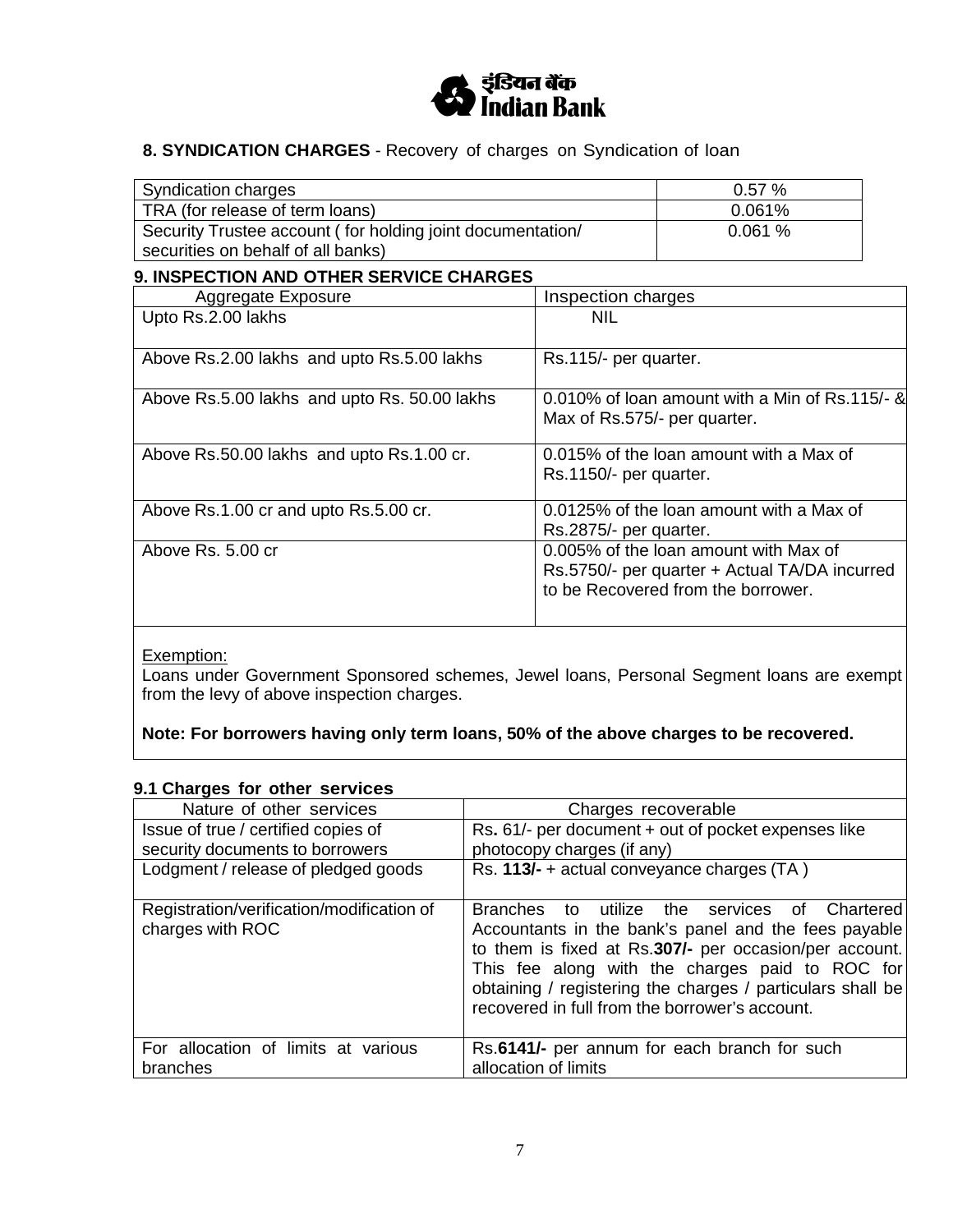

| <b>Revalidation of Sanction</b>                                                           | Upto Rs. 5.00 lakhs: NIL<br>Above Rs. 5.00 lakhs: 0.25% of total FB+NFB<br>Approved under that sanction – Min Rs.1150/- and Max<br>Rs.2, 30,000.                                                                                                                                                                                                                                                                                                                                                                                                                                                                |
|-------------------------------------------------------------------------------------------|-----------------------------------------------------------------------------------------------------------------------------------------------------------------------------------------------------------------------------------------------------------------------------------------------------------------------------------------------------------------------------------------------------------------------------------------------------------------------------------------------------------------------------------------------------------------------------------------------------------------|
| Fee for issue of NOC for ceding any type<br>of charge in MBA                              | For Limits Upto Rs.5.00 cr: Rs.11, 500/-.<br>Above Rs.5.00 cr Up to Rs. 10.00 cr: Rs.57, 500/-.<br>Above Rs. 10.00 cr: Rs.1,15,000/-.                                                                                                                                                                                                                                                                                                                                                                                                                                                                           |
| <b>Documentation Charges</b><br>(Excluding stamp duty applicable for<br>different states) | Up to Rs. 5.00 lakhs: NIL.<br>Above Rs. 5.00 lakhs: Rs.230/- per lakh or part thereof,<br>subject to maximum of Rs.57, 500/-.<br>(Applicable at the time of execution of documents)<br>• Documentation charges are to be levied only once<br>in case of term loans.<br>capital<br>accounts,<br>of<br>working<br>$\bullet$ In<br>case<br>documentation charges are to be levied first at<br>the time of fresh sanction and then at the time of<br>enhancement/adhoc (for the enhanced portion of<br>limit/adhoc limit only).<br>• No documentation charges are to be levied at the<br>time of renewal of limits. |
| <b>Review of Term Loans</b><br>(to be charged on outstanding balance)                     | Up to Rs.10.00 lakhs: NIL<br>Above Rs.10.00 lakhs: Rs 115/- per lakh or part thereof,<br>subject to Maximum of Rs.5, 75,000/-.<br>Note: No fee shall be levied in case of Mortgage Loans,<br><b>Rent Encash/IB-Rental</b>                                                                                                                                                                                                                                                                                                                                                                                       |
| Technical/Viability report by<br>Bank(IDO/Competent Officer)                              | Above Rs. 5.00 cr Upto Rs.25.00cr:Rs.28,750/-.<br>Above Rs. 25.00 cr to Rs.50.00 cr : Rs. 57,500/-.<br>In case of field visits actual to be borne by the clients.                                                                                                                                                                                                                                                                                                                                                                                                                                               |

# **10. Equitable Mortgage charges**

| For borrowers with credit limits<br>below Rs. 5.00 lakhs          | Nil                                                                                                                                                                      |
|-------------------------------------------------------------------|--------------------------------------------------------------------------------------------------------------------------------------------------------------------------|
| For borrowers with credit limits of<br>Rs.5.00 lakhs and above ** | Rs. 287/- per lakh max. of Rs.23,000/- each at the<br>time of initial creation of EM / extension of EM at the<br>time of enhancement in limit /availing adhoc<br>Limit** |

\*\* **Note**: No equitable mortgage charges for IB Home Loan accounts Irrespective of the loan a mount.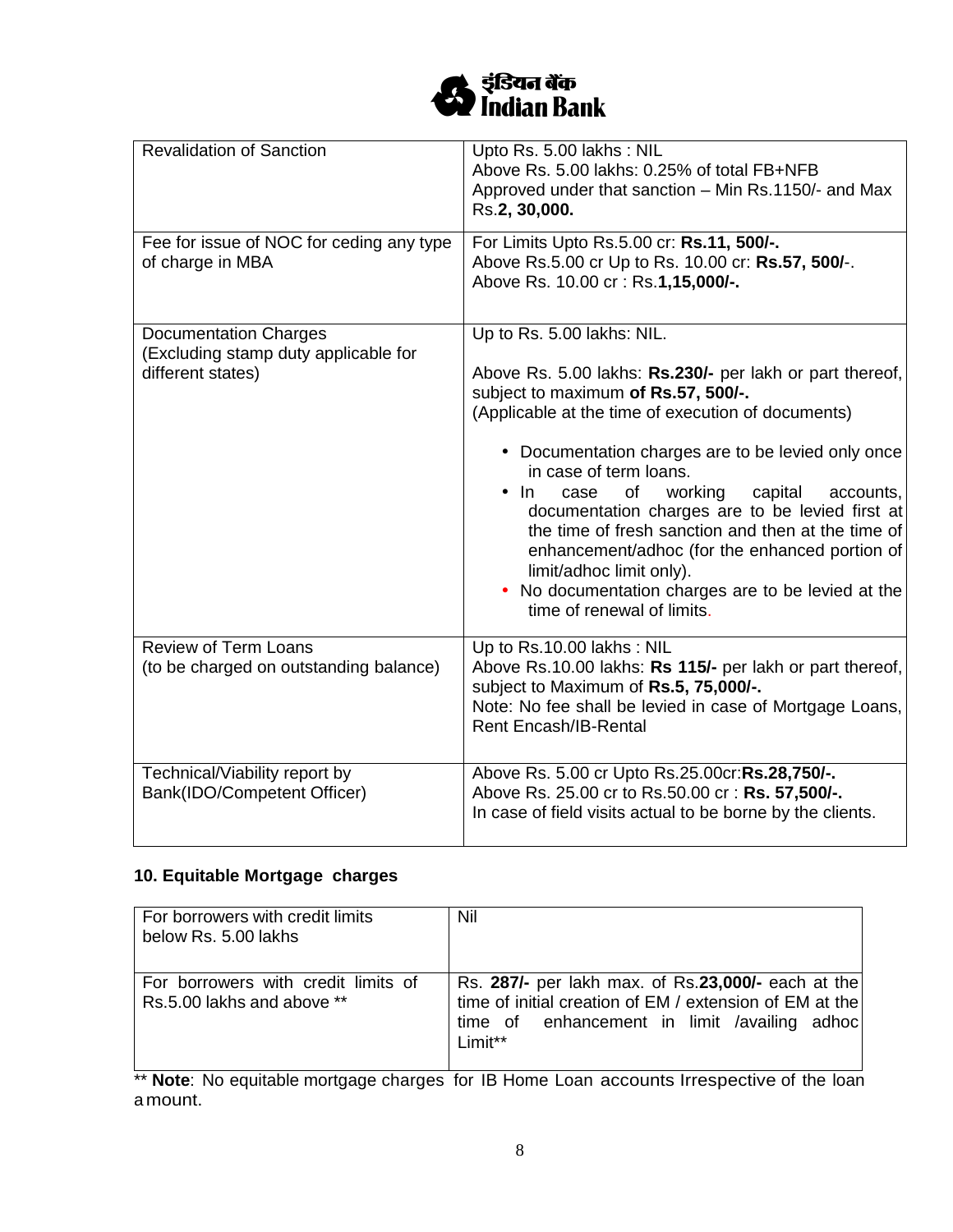

### **11. Charges for Issue of Solvency Certificates:**

| Up to Rs. 1 lakh                        | Rs.614/-                             |
|-----------------------------------------|--------------------------------------|
| Above Rs.1 lakh up to Rs.25 lakhs       | Rs.2865/-                            |
| Above Rs.25 lakhs and up to Rs.50 lakhs | Rs.6141/-                            |
| Above Rs.50 lakhs up to Rs.75 lakhs     | Rs.8700/-                            |
| Above Rs.75 lakhs                       | Rs.118/- per lakh subject to max. of |
|                                         | Rs.25586/-                           |

## **12. Service Charges for CDR (Corporate Debt Restructure) Accounts**

As per the charges approved at the CDR Core Group meeting , RI might recover onetime fee for restructuring package, MI might recover annual fee monitoring functions and TRA Bank might recover annual fee for operating the TRA, based on size of debt as under:

| SI            | Size of CDR debt    | One-time fee for RI for | Fee for MI      | Fee for     |
|---------------|---------------------|-------------------------|-----------------|-------------|
| <b>No</b>     | involved (our share | preparation of          | (Rs.lakh per    | <b>TRA</b>  |
|               | inclusion of NFB)   | Restructuring package   | annum)          | <b>Bank</b> |
|               | (Rs. Crore)         | (Rs. Lakh)              |                 | (Rs.lakh    |
|               |                     |                         |                 | per         |
|               |                     |                         |                 | annum)      |
|               | Upto 100            | 5.63                    | $2.30(3.37)$ *  | 5.63        |
|               |                     |                         |                 |             |
| $\mathcal{P}$ | 101 to 500          | 17.40                   | $5.63(8.70)$ *  | 8.70        |
|               |                     |                         |                 |             |
| 3             | 501 to 1000         | 56.29                   | 12.28 (17.40)** | 12.28       |
|               |                     |                         |                 |             |
| 4             | Above 1000          | 117.70                  | 17.40 (25.59)** | 23.54       |
|               |                     |                         |                 |             |

**\*** If there are more than 5 CDR lenders.

\*\* If there are more than 10 CDR lenders

TRA - Trust & Retention Account

MI - Monitoring Institution

RI - Referring Institution

#### **13. Commitment Charges**

| Fund based working capital limits less                    | <b>NIL</b>                                                                                                                                             |
|-----------------------------------------------------------|--------------------------------------------------------------------------------------------------------------------------------------------------------|
| than Rs.1. crore                                          |                                                                                                                                                        |
| Fund based working capital limits Rs.1<br>crore and above | 1.18% per annum (exclusive of the overall<br>ceiling of 2.00% penal interest) on the<br>unutilised portion of the fund based<br>working capital limits |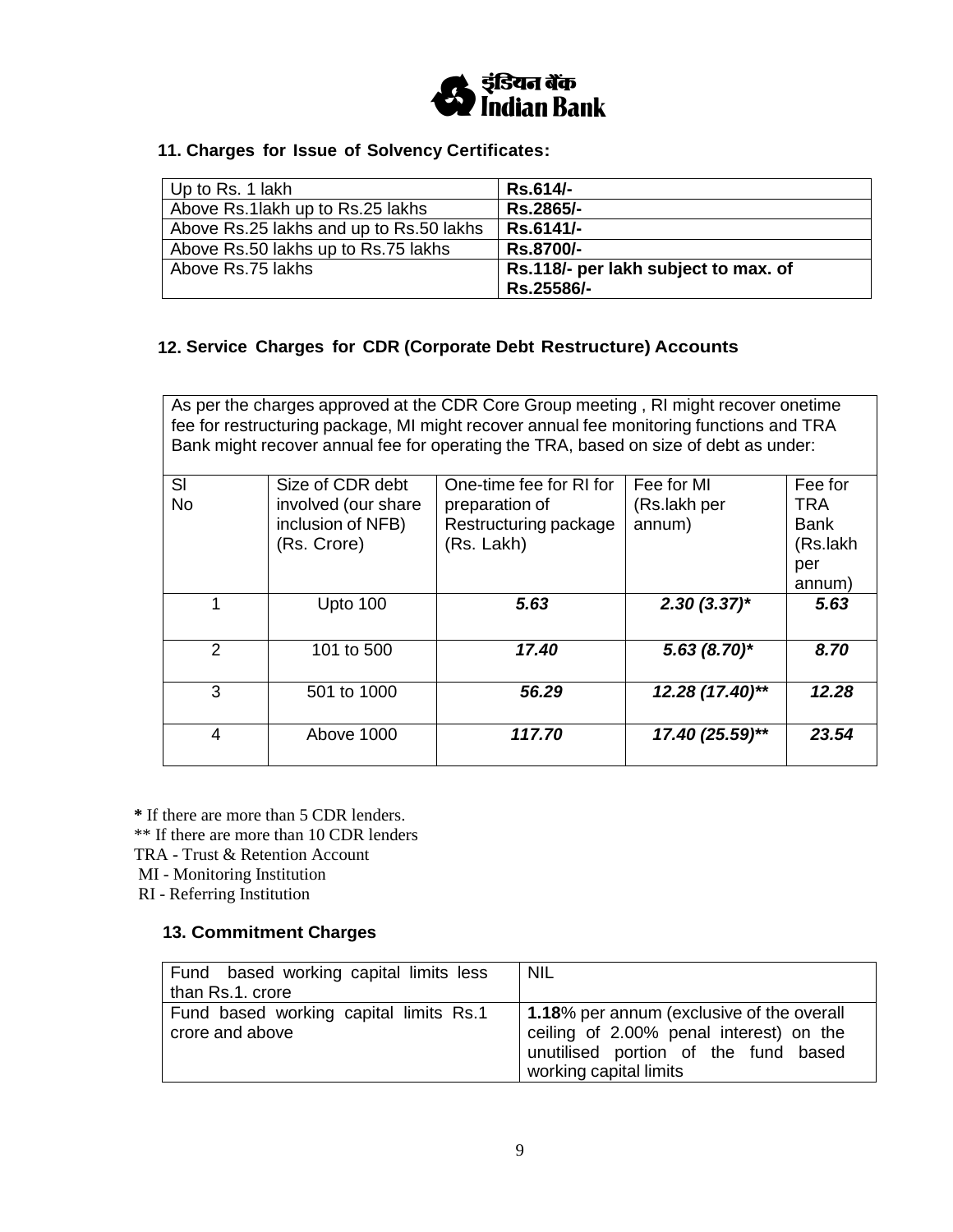

| For fully unavailed credit limits (term<br>loan / working capital / NFB limits) Limits<br>upto Rs.5 crore                                                                                                                                                                                              | <b>NIL</b>                                                         |  |
|--------------------------------------------------------------------------------------------------------------------------------------------------------------------------------------------------------------------------------------------------------------------------------------------------------|--------------------------------------------------------------------|--|
| Limits Rs.5 crore and above                                                                                                                                                                                                                                                                            | be<br><b>0.58%</b> p.a to<br>recovered<br>as<br>commitment charges |  |
| Exemptions:                                                                                                                                                                                                                                                                                            |                                                                    |  |
| When our customer avails commercial paper in lieu of fund based limits<br>sanctioned, as per the prior arrangement and cash budget submitted<br>When our customer informs in advance by means of QIS statement the lower limit of<br>$\gg$                                                             |                                                                    |  |
| availment.<br>Non availment by the customer is upto 15% of such limit (tolerance level)<br>$\gg$<br>Working capital limits sanctioned to sick / weak units<br>$\gg$                                                                                                                                    |                                                                    |  |
| Limits sanctioned for export credit (both Preshipment and Postshipment) as well<br>$\gg$<br>as against export incentives viz., duty drawback, cash compensatory support, etc.,<br>Inland bill limits extended by way of bills purchased / discounted / limit against bills for<br>$\gg$<br>collection. |                                                                    |  |
| Credit limits granted to State and Central Government, Commercial Banks,<br>$\gg$<br>Financial Institutions and Co-operative Banks including Land Development Banks.                                                                                                                                   |                                                                    |  |

**14. Ledger Folio Charges** \* to be recovered as per HO: Development Circular issued/revised from time to time and applicable at that time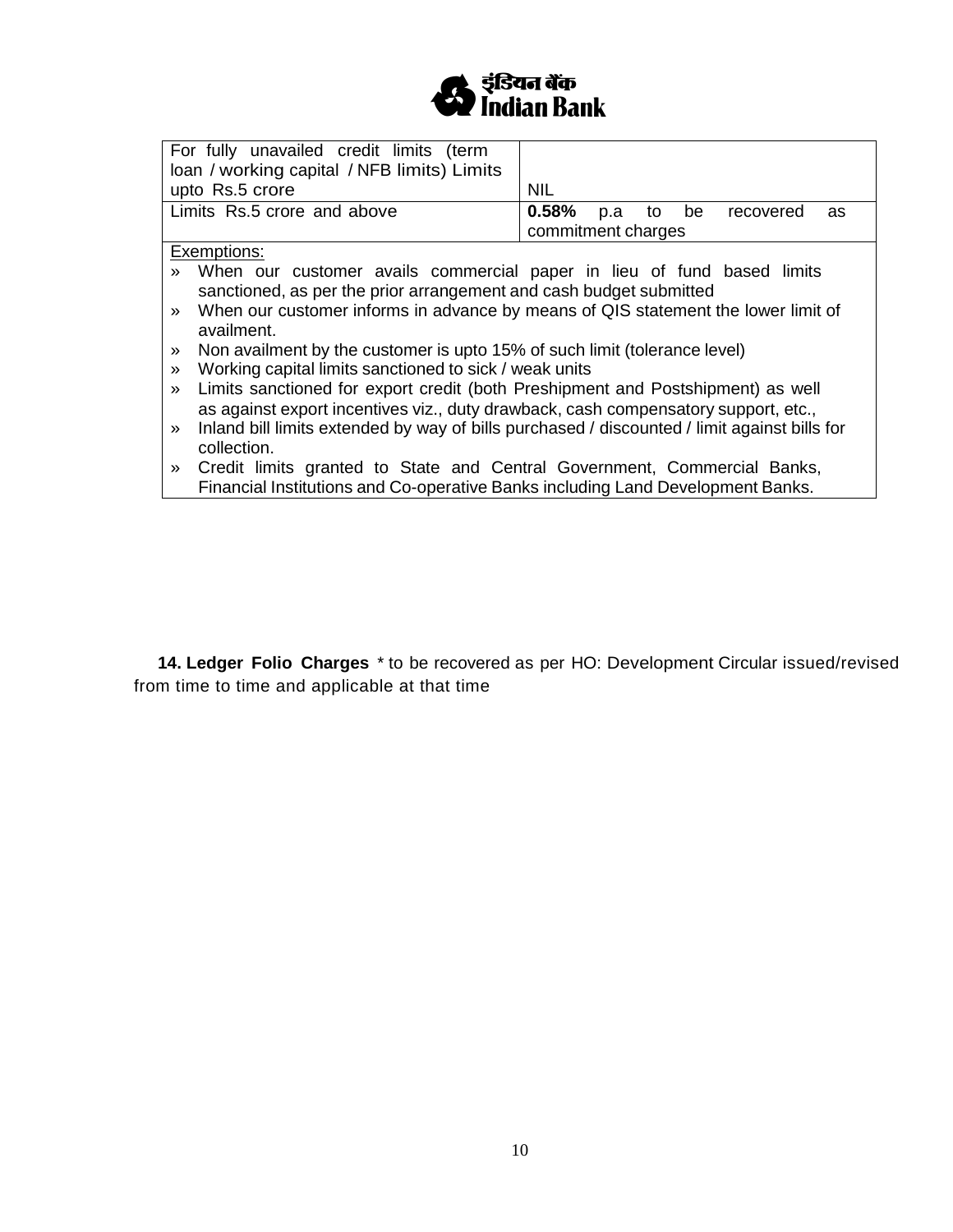

## 15**. COMMISSION - Non Fund Business:**

# **15.1 Inland Guarantees**

| Commission             |                               |                             |
|------------------------|-------------------------------|-----------------------------|
| Nature of Gtee         | 100% cash margin              | Other than 100% cash        |
|                        |                               | margin                      |
| Performance            | Rs.205/- + 0.154% per         | Rs.205/-+0.61%<br>per       |
| <b>Guarantees</b>      | quarter or part there of with | of<br>quarter or part there |
|                        | a min. of 0.31%               | with a min. of 1.23%        |
| <b>Money Guarantee</b> | / other Rs.205/- + 0.26% per  | Rs.205/-+1.02% per          |
| than Performance       | quarter or part there of      | quarter or part there of    |
| Guarantee.             | with a min. of 0.51%          | with a min. of 2.05%        |
| Conditions:            |                               |                             |

» Minimum commission shall be for 6 months

» For period exceeding 6 months, the period shall be reckoned in steps of quarters

» The commission is to be collected upfront for the entire period

» The period should include claim period also (if any) and Commission is to be Collected accordingly.

| Nature of guarantee/nature of<br>Service rendered                                                                                                                             | Commission recoverable                                                                                                                                                                         |
|-------------------------------------------------------------------------------------------------------------------------------------------------------------------------------|------------------------------------------------------------------------------------------------------------------------------------------------------------------------------------------------|
| Increase / Renewal / Extension of<br>guarantees                                                                                                                               | The commission leviable shall be the same<br>applicable for issuance of fresh guarantee                                                                                                        |
| Deferred payment Guarantees                                                                                                                                                   | Commission as stipulated above should be<br>recovered on an yearly basis for reduced<br>liability based on the opening balance for that<br>year (though repayment may be half yearly<br>basis) |
| Customs guarantee/guarantee issued in lieu<br>of disputed liability                                                                                                           | Commission to be collected as above on every<br>renewal till receipt of discharged / original<br>guarantee                                                                                     |
| Guarantees with interest<br>liability<br>(generally NOT permitted)                                                                                                            | The commission to be collected will be on<br>principal and interest. (Branches should obtain<br>specific permission from HO for issue of such<br>guarantees)                                   |
| <b>Expired Guarantees: Any proceeding or stay</b><br>against invocation or payment or the like,<br>and as a consequence of which the Bank<br>is to keep the guarantee pending | Commission for that period also<br>be<br>to<br>recovered                                                                                                                                       |
|                                                                                                                                                                               |                                                                                                                                                                                                |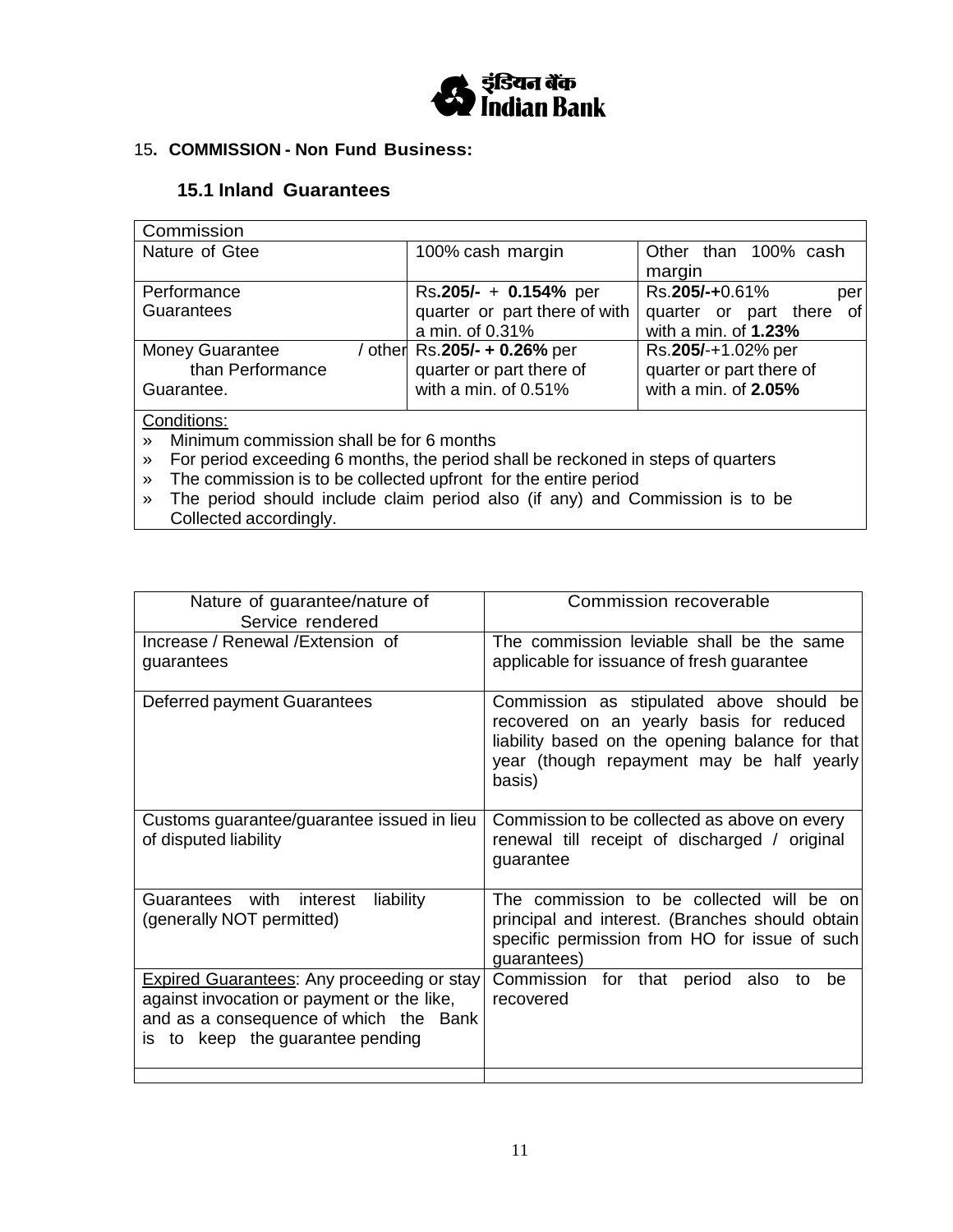

## **15.2 Refund of Guarantee commission:**

| <b>Nature</b>                                                                           | <b>Refund Rules</b>                                                                                                                |
|-----------------------------------------------------------------------------------------|------------------------------------------------------------------------------------------------------------------------------------|
| For<br>tendered<br>guarantees<br>before the date of expiry                              | At half the original rates for the remaining<br>period of<br>guarantee less three months                                           |
| Deferred<br>For<br>Payment<br>Tendered<br>Guarantees<br>before the date<br>of<br>expiry | No refund need be made in respect of unexpired usance<br>period if the purpose for which the guarantee issued is<br>fulfilled      |
| Export performance<br>guarantee                                                         | 50% of the guarantee commission for the unexpired period<br>even though the purpose for which the guarantee issued is<br>fulfilled |
| Guarantees for Import or<br>any other purposes                                          | No refund if the purpose for which the guarantee issued is<br>fulfilled.                                                           |

#### **15.3 Inland LCs**

Inland LC opening charges and LC Bills handling charges

| I stage   | Usance Charges PLUS commitment charges – for opening LC    |
|-----------|------------------------------------------------------------|
| II Stage  | Other Stand Alone charges, if only the service is extended |
| III stage | LC Bill Retirement charges                                 |

## **15.4 Stage I (at the time of opening) Usance charges P L U S commitment charges**  $[1 (a)$  or  $(b)$  or  $(c) +2]$

The following charges with a minimum of Rs.117.51 shall be collected

1. Usance Charges: (any one of a/b/c)

Usance charges according to the tenor of the bill at the rate of

a) **0.256%** for bills upto 7 days sight

b) 0.51% for bills over 7 days and upto 3 months sight

c) 0.51% for the first 3 months plus **0.256**% per month in excess of 3 months, for bills over 3 month's sight

2. Commitment Charges:

**0.256%** from the date of opening of credit to the last date of its validity for every period of 3 months or part thereof

For LCs secured by 100% cash margin:

25% of the normal opening charges i.e. 25% charges as indicated in Point no. 1 and Point no. 2 in this box (usance and commitment)

### **15.5 Stage II – Other Incidental Charges**

| amount,          | Enhancement of LC Both the Usance and commitment charge on the amount increased.<br>Minimum charge: Rs.286/-.                |
|------------------|------------------------------------------------------------------------------------------------------------------------------|
| Amendments to LC | Amendments other than by way of extension of the validity period or<br>increase in the value: a flat commission of Rs.286/-. |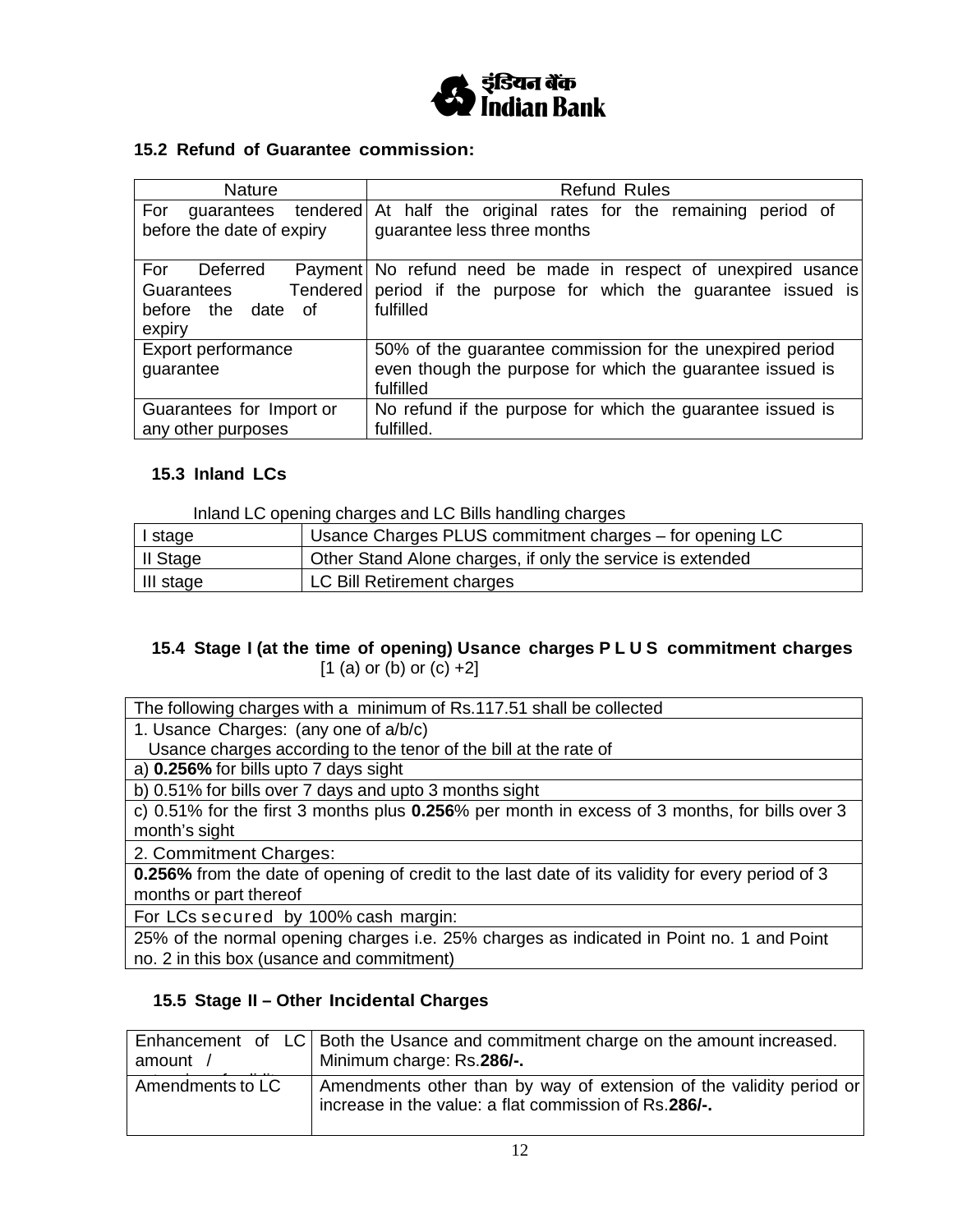

| <b>Revolving LCs</b>                                                                          | On the max. Amount of drawing at a time the usance and                                   |  |  |  |
|-----------------------------------------------------------------------------------------------|------------------------------------------------------------------------------------------|--|--|--|
|                                                                                               | commitment charges<br>shall<br>be recovered at the first                                 |  |  |  |
|                                                                                               | instance.                                                                                |  |  |  |
| Re-Instatement commission                                                                     |                                                                                          |  |  |  |
|                                                                                               | On Reinstatement, Usance charges according to tenor as stated above and                  |  |  |  |
| commitment charges at 0.29% being the minimum on the reinstated amount only shall             |                                                                                          |  |  |  |
| be recovered (minimum charge Rs.286/-). The minimum charge of Rs.286/- (usance and            |                                                                                          |  |  |  |
| commitment charges) will be applicable for revolving and non-revolving LCs                    |                                                                                          |  |  |  |
|                                                                                               |                                                                                          |  |  |  |
|                                                                                               |                                                                                          |  |  |  |
| Revival / Reinstatement of expired LC                                                         |                                                                                          |  |  |  |
|                                                                                               | Both usance and commitment charges have to be levied as per the rates specified in First |  |  |  |
| stage above. In the case of reinstatement of revolving LCs, the levy of commitment charges is |                                                                                          |  |  |  |
| required to be linked to the period of liability and as such the charges have to be levied    |                                                                                          |  |  |  |
| according to the unexpired period of the relative revolving LCs.                              |                                                                                          |  |  |  |
|                                                                                               |                                                                                          |  |  |  |
|                                                                                               |                                                                                          |  |  |  |
| No refund of any commission shall be allowed whether a credit is cancelled or partly availed  |                                                                                          |  |  |  |
| of or expires, wholly unavailed of.                                                           |                                                                                          |  |  |  |
|                                                                                               |                                                                                          |  |  |  |
| <b>Extension of LC</b>                                                                        |                                                                                          |  |  |  |
| The commitment charge covers each period of three months and an extension may be allowed      |                                                                                          |  |  |  |

The commitment charge covers each period of three months and an extension may be allowed free of commitment charges provided, the extension allowed falls within the quarter in which the LC was originally due, as we would have collected the charges already for the quarter. However, if the period of extension goes beyond the quarter in which the LC was originally due, further charge of **0.29%** per quarter with a minimum of **Rs.286/-** shall be recovered. (On account of an error / mistake occurred on the part of the Bank, if there were excess collection the same may be rectified by refund.)

#### **15.6 Stage III- Retirement Charges**

Recovery of retirement charges for Bills received under LC:

Retirement charges: When the LC opening branch receives the documents for retirement, it is entitled to levy collection charges as applicable to 'Commission on IBC Bills' (irrespective of the mode of retirement i.e. whether to the debit of Advance bill, Customer's current / OD / OCC account etc., or may be on collection basis

If not retired as per original terms of LC, additional Usance charge as per Stage I

Out of Pocket Expenses: All out of pocket expenses such as postages, telegrams, telexes, cables shall be collected from the beneficiary unless otherwise specified

Guarantees on account of discrepancies in documents:

A commission of **0.29%** with a minimum of **Rs.286/-** shall be charged for joining in customer's guarantees and for giving guarantees on behalf of customers to other banks in respect of discrepancies in documents negotiated under letter of credit, when payment received under reserve is credited to the beneficiary's account.

Transfer of Letters of Credit:

Transfer in full or in part and whether endorsed on the credit itself or not, a flat charge of **Rs.286/-** for each separate advice of transfer, except when the name of the beneficiary of the credit is changed on instructions received directly from the opening bank. The transfer charge